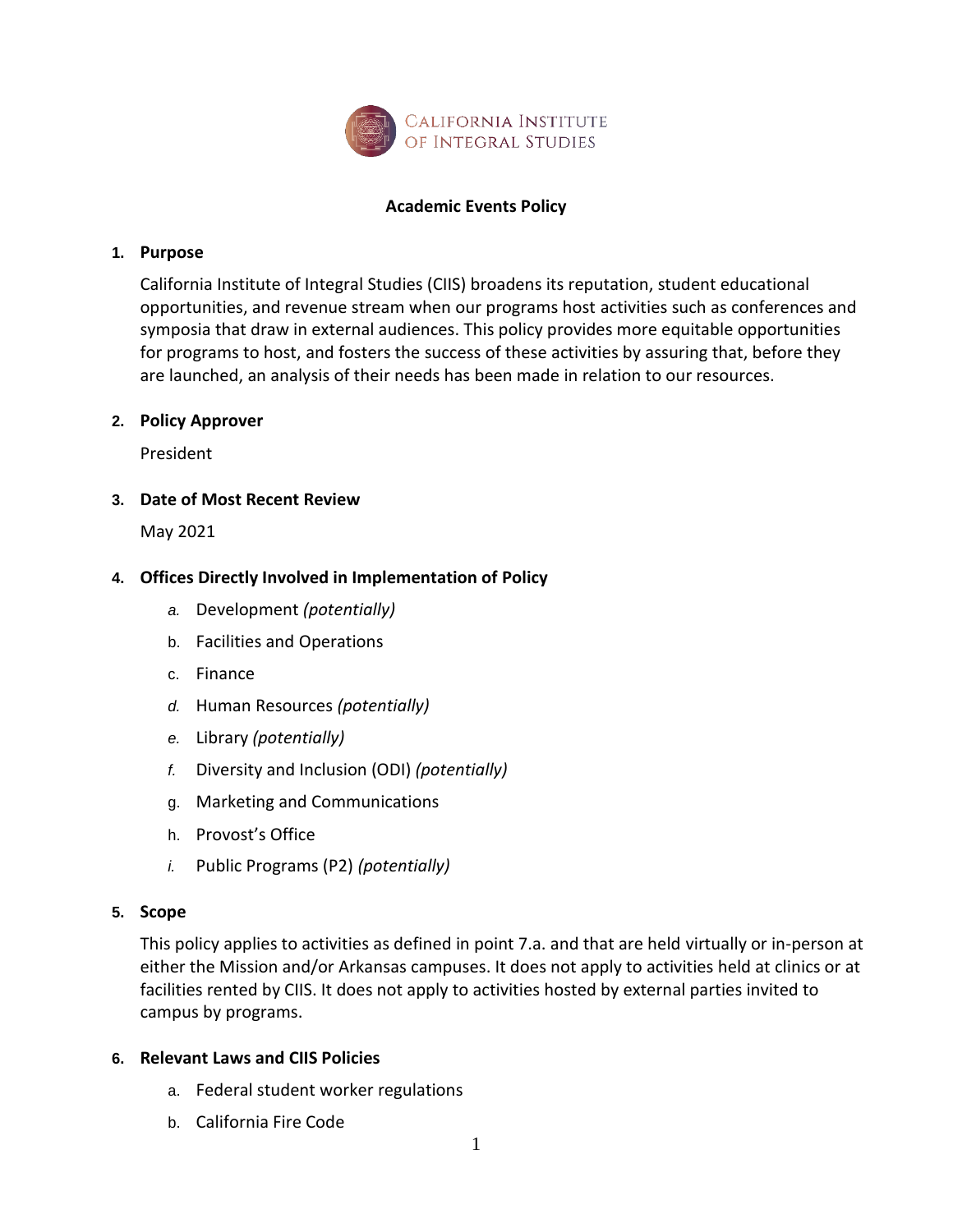c. CIIS Room Scheduling Policy

# **7. Definitions**

- a. *Activity*  An event, such as a conference or symposium, hosted by an academic program or Office of Diversity & Inclusion (ODI) which:
	- i. is not an academic requirement; and
	- ii. invitations to which extend to populations beyond CIIS students, faculty, or staff; and
	- iii. due to the amount of time needed for preparation, must have its rooms reserved before the relevant semester's class schedule is built, or webinar arrangements made in advance.
- *b. Application –* The *Academic Event Application*
- c. *Conference*  An activity taking place over two or more days
- d. *Event*  A one-day, all-day activity
- e. *Lead*  the CIIS faculty member, or director in charge of the activity

### **8. Funding**

- a. The budget line for all activities is held in the Provost's Office. Activities budgets are aggregated under one line so that profit from some activities can underwrite others. Leads remain responsible for establishing and following budgets for their own activities.
- b. Revenue is generated only through entrance fees, grants and/or donations. Programs must work with Development to obtain such grants and donations.
- c. Each activity must cover all of its expenses through its own revenue. Shortfalls must be pre-approved and are covered by revenue from the Provost's Office budget line.
- d. Income is administered by the Finance Office, not the program.
- e. If the activity uses Namaste Hall during a weekend, which is normally reserved for Public Programs (P2), an additional \$6,000 per day must be included as an expense to defray P2's lost revenue.

### **9. CIIS hosts a maximum of three conferences and three events per academic year.**

### **10. Approval Authority and Deadlines**

- a. Applications are submitted by the Lead to the Provost a year-and-a-half before the activity is to take place. The Provost may invite the Lead to discuss the application.
- b. The Provost evaluates Applications, ranks those endorsed, and forwards them allat once to the President for approval a year-and-three-months before the activity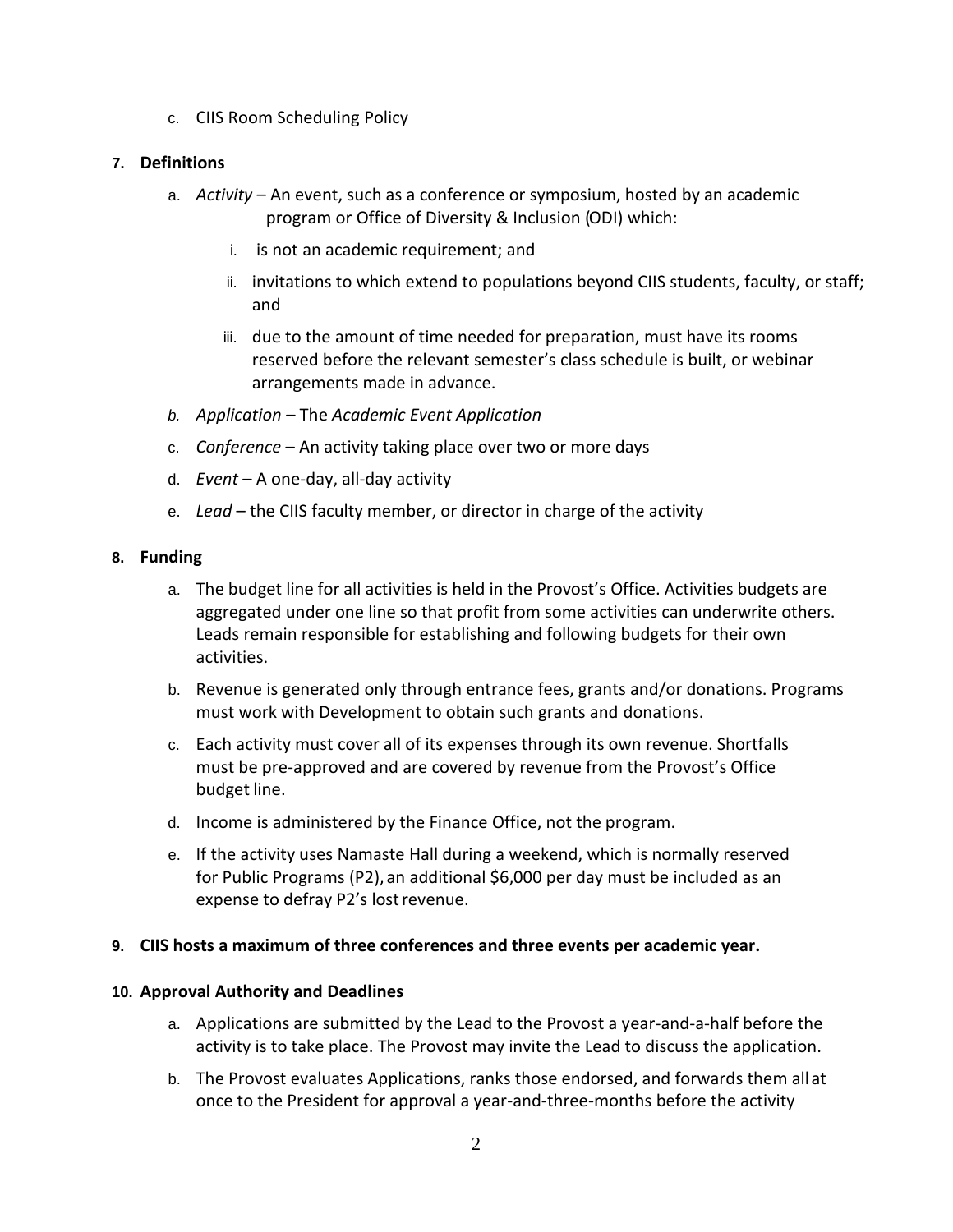takes place.

c. The President approves or rejects Applications one year before the activities take place.

# **11. Minimally Required Application Information**

- a. The name of the Lead.
- b. The purpose of the activity, how it aligns with the mission of CIIS, the standards defining the activity's success, and the methods to assess this.
- c. A budget that lists all expenses (including contingencies), projected revenue, and entrance fee amount(s).
- d. The target market and a marketing plan; Marketing and Communications is to be involved.
- e. A projected range in the number of attendees and an explanation of how this was determined (the minimum number must cover all costs).
- f. The projected number of rooms required, and any requests for specific rooms, if on campus, or webinars and their capacity, if virtual.
- g. A cancellation policy, including a cancellation deadline.
- h. The hospitality and logistical requirements for presenters.
- i. Audio/Visual equipment requirements, if on campus.
- j. A timeline that maps all of the tasks needed to produce the activity.

### **12. Responsibilities of the Lead**

- a. Creating and managing the budget.
- b. Creating the agenda.
- c. Inviting speakers.
- d. Working with Marketing and Communications to promote the activity.
- e. Setting a cancellation deadline; assessing viability based on projected attendees.
- f. Working with the Library to obtain content licenses, if necessary.
- g. Creating a staffing schedule.
- h. Overseeing the execution and documentation of the activity.
- i. Surveying attendees, assessing outcomes, and reporting findings to the Provost,who will use this information to evaluate future Applications.

### **13. Staffing**

a. The work Program Managers/Coordinators do on activities should not interfere with their regular responsibilities.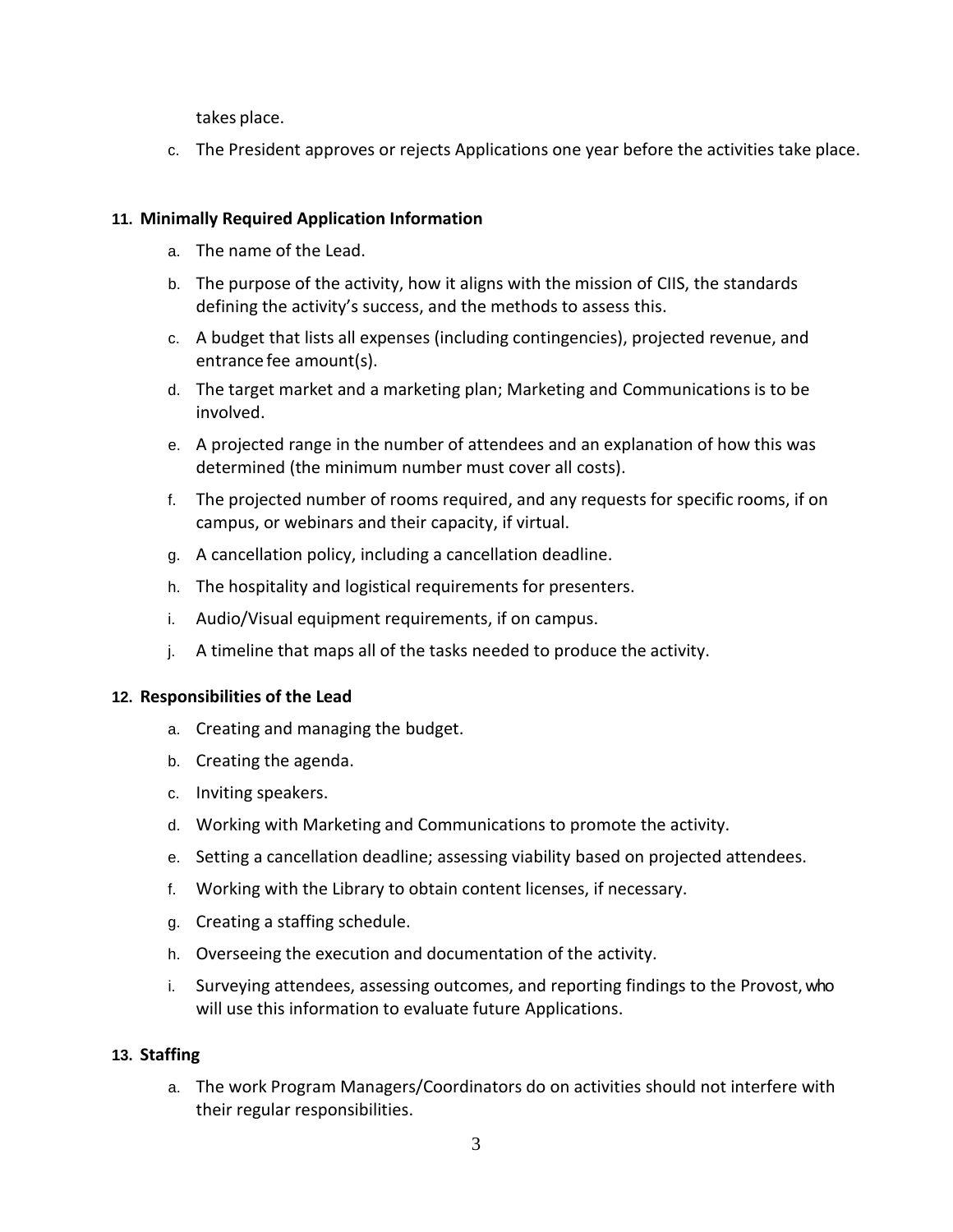- b. The work student workers do on activities does not qualify for academic credit and does not fulfill course or degree requirements, including for independent study.
- c. Contractors, adjunct administrators, and temps may be hired and their wages should be included in the budget.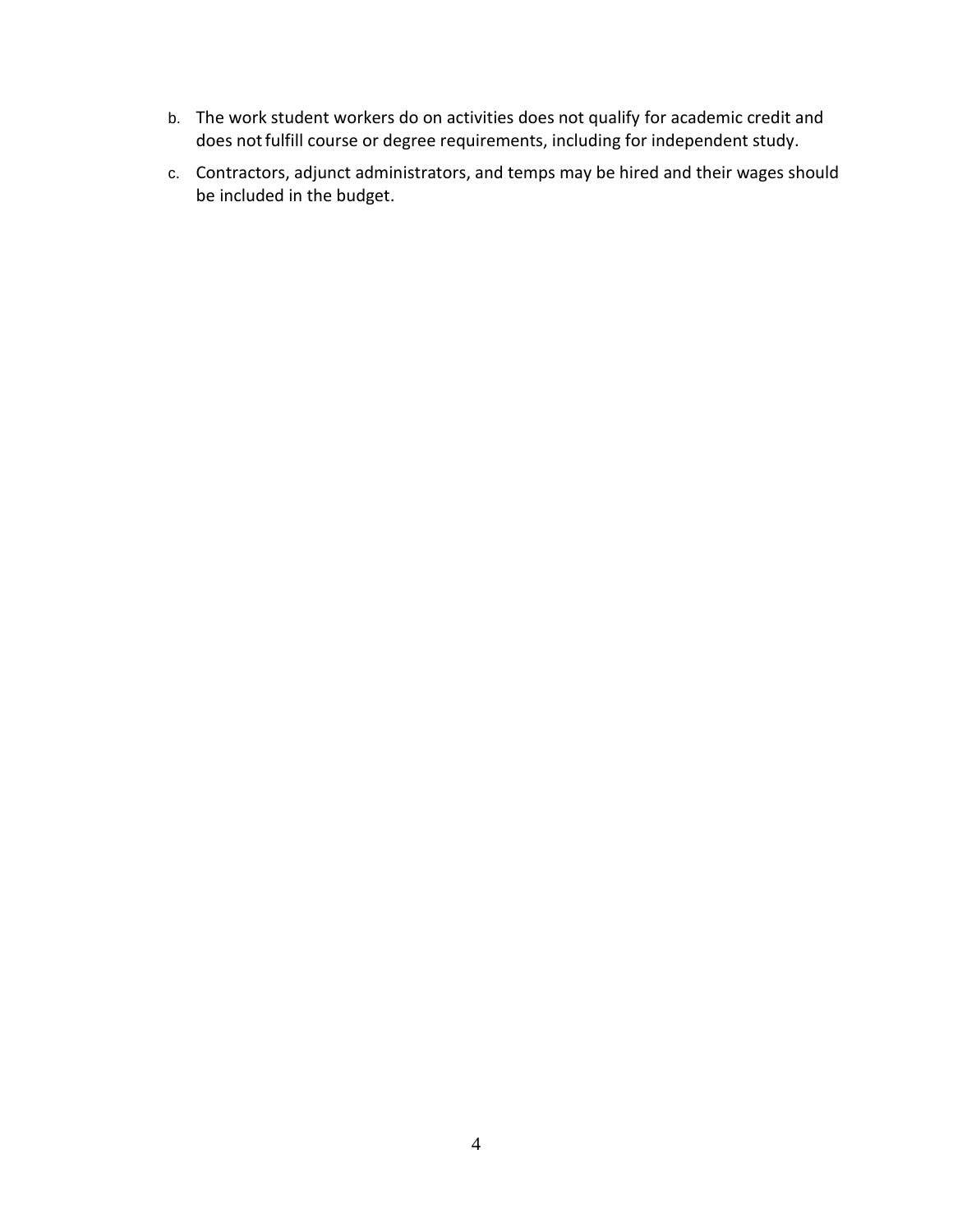

## **ACADEMIC EVENT APPLICATION**

This application is used by an academic program or the Office of Diversity and Inclusion to propose hosting an event virtually or on campus for external audiences, such as a conference or a symposium. Leads submit applications to the Provost, the Faculty Executive Committee (FEC), and the Vice Presidents who evaluate them for mission-fit and financial feasibility. Applications they endorse are then evaluated by the President for final approval. Up to six events (three conferences and three all-day events) are hosted per academic year. For full information, see the *Academic Event Policy.*

## **APPLICATION CRITERIA**

The answers to *all* of the questions below must be yes before an application can be submitted.

- $\Box$  Is it at least a year-and-a-half before the event?
- □ Has a Lead been identified?

*The Lead is responsible for a) creating and managing the budget; b) creating the activity's agenda; c) inviting speakers and overseeing their accommodations; d) working with Marketing and Communications to promote the activity; e) setting a cancellation deadline and assessing viability based on projected attendees; f) creating a staffing schedule; g) overseeing the execution of the activity; and h) surveying attendees, assessing outcomes, and reporting findings to president, the vice presidents, and FEC which will use this information when evaluating future applications.*

- Will the event attract 60 -100 attendees outside CIIS from the larger public?
- $\Box$  Are there personnel, either in the program or to be contracted, that have extensive event planning, production, and management skills?
- $\Box$  Has a preliminary budget been created?

### **EVENT INFORMATION**

- 1. Name of Lead Submitting Application:
- 2. Lead Name:
- 3. Lead Job Title:
- 4. Lead's Phone:
- 5. Lead's Email: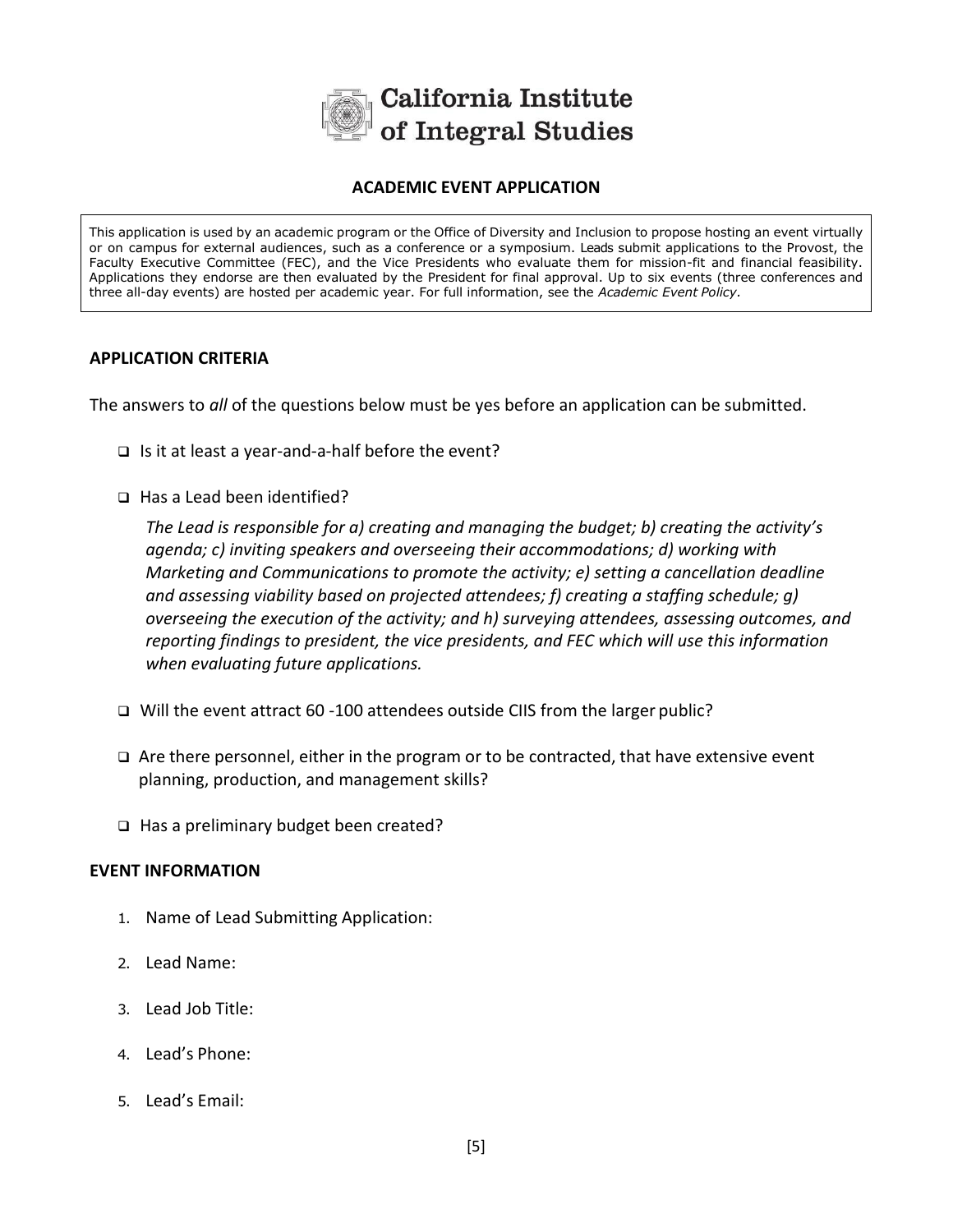- 6. Date of Submission:
- 7. Program/Office Hosting Event:
- 8. Event Title (or Working Title):
- 9. Proposed Date(s) or Date Span(s):
- 10. General description of the event:
- 11. Who is the target market?
- *12.* How many attendees are projected?
- *13.* The event is to be marketed *(circle all that apply)* locally regionally nationally internationally
- 14. What need or problem does the event address? Please cite and/or provide relevant sourcesand research, as appropriate.
- 15. How does the event fit the mission of CIIS?
- 16. What is the benefit to the community at large? To CIIS?
- 17. What is the goal of the event?
- 18. What activities within the event support the goal?
- 19. What are the expected outcomes? What defines whether the event is successful? Describe the methods to evaluate this, and the use of the evaluation's results.
- 20. Are outside collaborators or partners co-producing the event? What is the status of any signed contracts or MOU's?
- 21. Who specifically is presenting and producing the event (e.g., which CIIS faculty, staff, and student workers, and external speakers, artists, activists, scholars, practitioners)?
- 22. How many workload units do faculty receive?
- 23. How many hours are staff and/or administrative adjuncts required to put into the event?
- 24. How many hours are student workers expected to put into the event?
- 25. If on campus, how many rooms, and at what capacities, are needed? Is Namaste Hall needed? If virtual, how many webinars, and with what capacities, are needed?